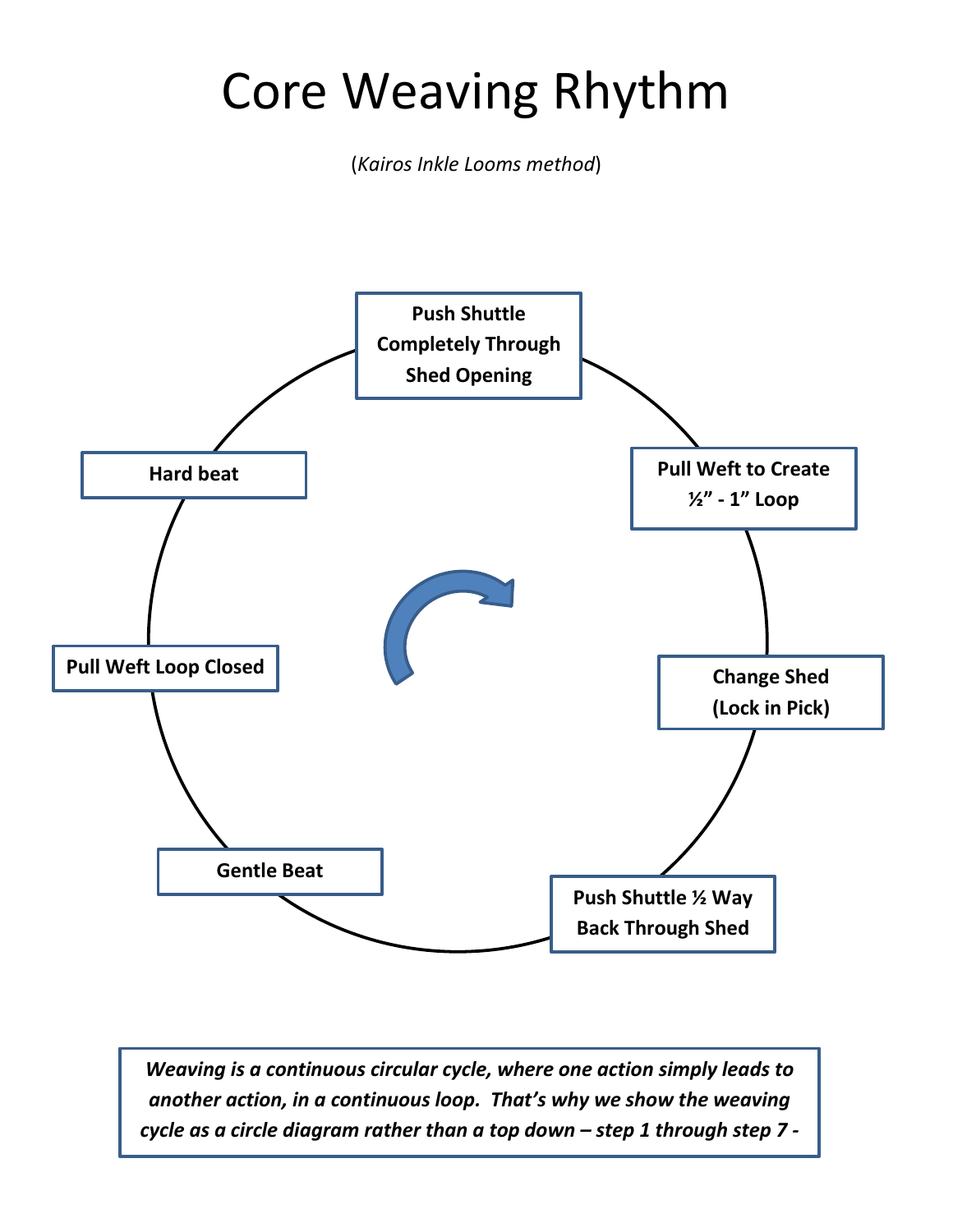**The following steps provide a more detailed explanation of the steps we've provided in our 'diagram' above. These steps are from our 'QuickStart Guide that comes with each newly shipped Kairos inkle loom. We've slightly modified the step descriptions to be more generic.**

Only because our instructions that follow dovetail with our QuickStart Guide's start with the band pre-warped and first section pre-woven, the steps below begin with the process of starting a new pick (row).

If you are using our 'Core Weaving Cycle' diagram for your own weaving, you would first determine which step you just finished, match it up in our diagram (above), identify the next step in the cycle, then find that same step in these instructions.

### **Push Shuttle Completely Through Shed Opening**

Push the shuttle **completely** through the current shed opening, and out the side of the band.

**WHY**: This adds a new row (pick) in your weaving.



## **Pull Weft to Create ½" - 1" Loop**

**Pull the weft thread** (shuttle end) until you have just a  $\frac{1}{2}$ " – 1" weft loop at the side of the band opposite your shuttle.

**WHY**: When you pushed the shuttle from left to right through the shed opening, you typically left behind a long bunch of loose weft thread that must be reduced so only a small loop is temporarily left at the left edge of the band.

**TIP**: Some weavers like to use one of their fingers around which the weft loop is wound to get the approximate loop size.

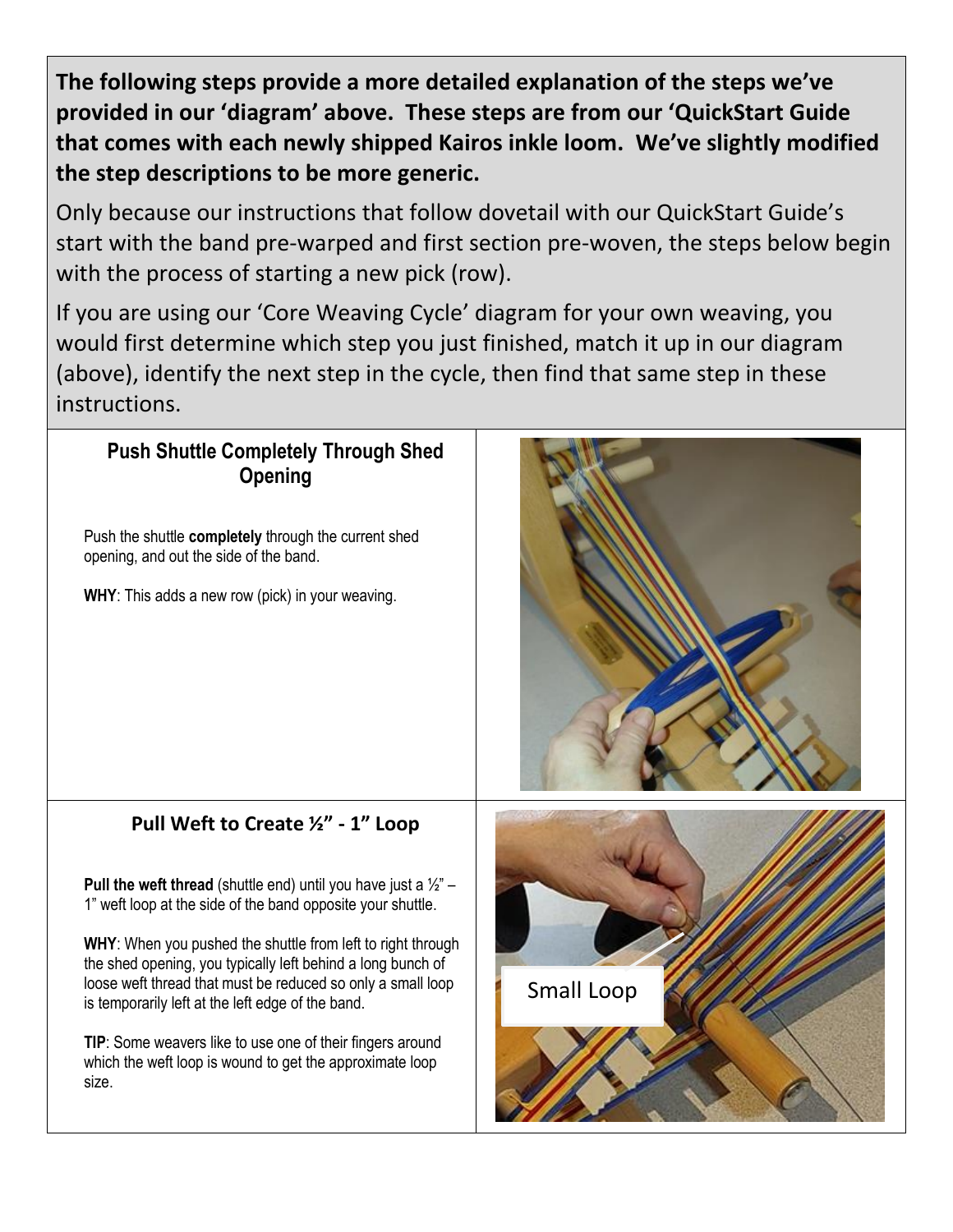## **Change Shed**

#### **(Lock in Pick)**

**Change shed opening** (rotate shed opener handle).

**WHY**: This traps (locks in) the weft you just pulled to through the shed opening – which prevents that row from shifting backwards and forwards.

**TIP:** Until you 'lock in' a weft by changing the shed opening, your row weaving is not complete – it has not been fully woven.

## **Push Shuttle ½ Way Back Through Shed**

Push the shuttle **back half way** through the shed opening.

**WHY**: This is in preparation to gently '**beat'** (pull and pack) the now-trapped weft thread against the previous row (pick).



#### **Gentle Beat**

**Gently BEAT** the new pick.

Use the shuttle's thin edge against that trapped weft row **to gently pull the new pick against** the previous row.

**WHY**: This accomplishes two things: (1) it positions your new weft pick against the previous pick, and, (2) it doesn't pinch your new, locked in, weft pick, making it much easier to remove the weft loop in the next step.

**TIP**: Although you could beat completely and then pull the weft thread to remove the loop, it would be much harder to pull the weft thread through the tightly packed and trapped space.